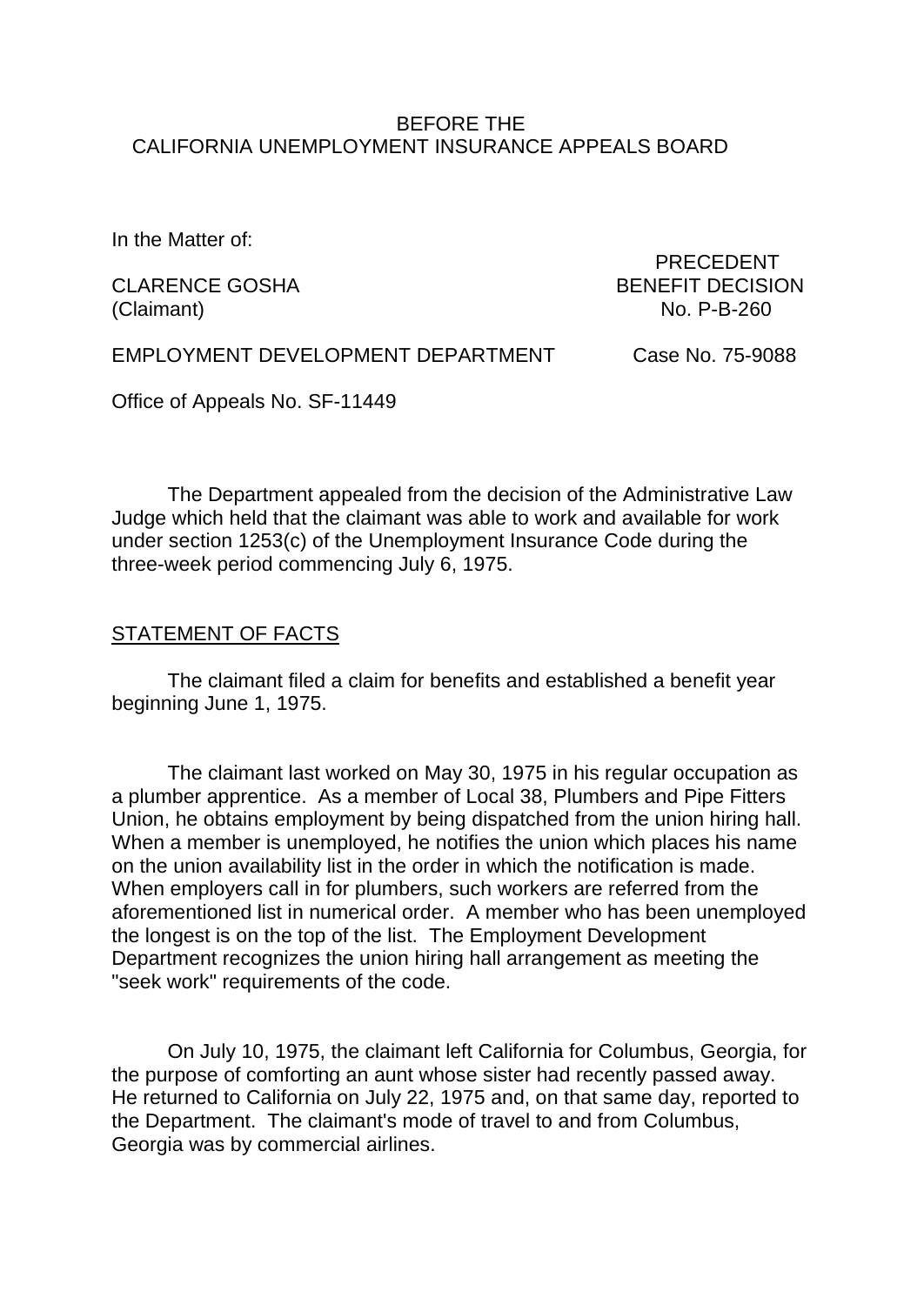At the time the claimant left California, he was approximately eight or nine on the union's list. Work was slow and the claimant did not anticipate being called for work for some period of time. However, prior to leaving, the claimant notified his union through a co-worker of his circumstances and informed them that his wife would be home to relay any referrals of work to him. The claimant assured the co-worker that he would return within a day of being referred to work. This procedure met with the union's approval and satisfied the union's registration requirements. During his absence from the area, the claimant was not referred to any work and it was not until two or three weeks after the claimant had returned from Georgia that work was offered.

On July 23, 1975 the Department determined the claimant ineligible for benefits under section 1253(c) of the code for two weeks ending July 12, July 19 and July 26, 1975, on the ground that the claimant was not available for work. At the time of the hearing, the Department offered no evidence that there was employment to be had during the period the claimant was absent from the area.

The Administrative Law Judge reversed the determination of the Department on the ground that the claimant met the seek work requirements of the Department and was available within 24 hours for a referral of work from the union. He also found that the claimant had lost no job opportunity.

# REASONS FOR DECISION

Section 1253(c) of the Unemployment Insurance Code provides as follows:

"An unemployed individual is eligible to receive unemployment compensation benefits with respect to any week only if the director finds that:

"(c) he was able to work and available for work for that week<sup>"</sup>

In construing the availability for work requirements, we must at all times use a realistic approach in deciding labor market conditions and the need for claimants to be ready, willing and able to accept suitable work in order that their unemployment may not be unduly extended. Thus, we have held that in order to meet the eligibility requirements of section 1253(c) of the code,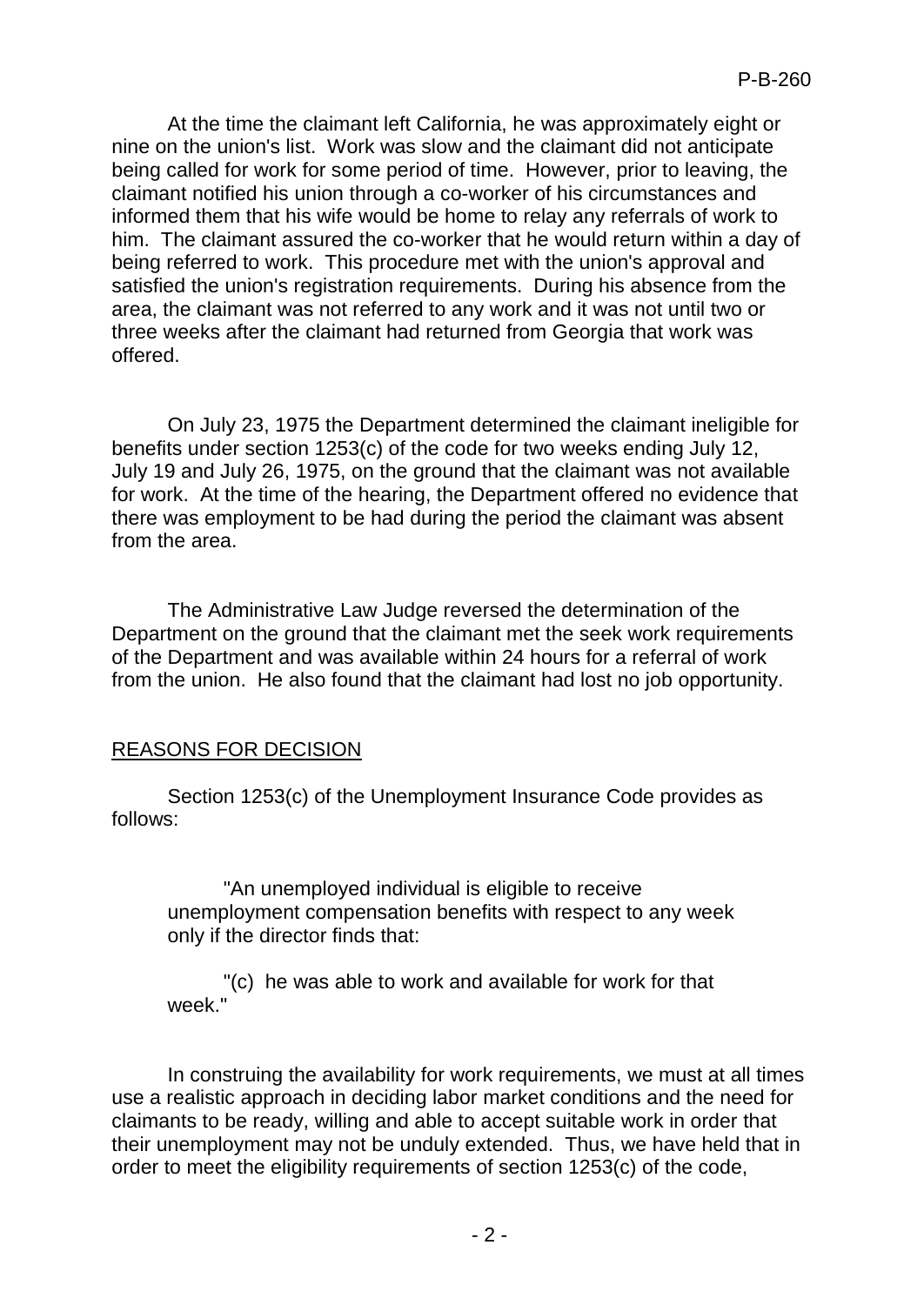the claimant must be ready, willing and able to accept suitable employment during the days and hours customarily worked in such employment in a labor market where there is a demand for his services (Appeals Board Decision No. P-B-61). However, he is not available for work if, through personal preference or force of circumstances, he imposes unreasonable restrictions on suitable work such as limitations on hours, days, shifts or wages which materially reduce the possibilities of obtaining employment (Appeals Board Decision No. P-B-17).

The above decisions have been in conformity with the underlying philosophy on which the Unemployment Compensation Program is founded. The stated policy of the legislature is found in section 100 of the code, which provides in pertinent part:

"As a guide to the interpretation and application of this division the public policy of this State is declared as follows:

"Experience has shown that large numbers of the population of California do not enjoy permanent employment by reason of which their purchasing power is unstable. This is detrimental to the interests of the people of California as a whole."

\* \* \*

"The Legislature therefore declares that in its considered judgement the public good and the general welfare of the citizens of the State require the enactment of this measure under the police power of the State, for the compulsory setting aside of funds to be used for a system of unemployment insurance providing benefits for persons unemployed through no fault of their own, and to reduce involuntary unemployment and the suffering caused thereby to a minimum.

"It is the intent of the Legislature that unemployed persons claiming unemployment insurance benefits shall be required to make all reasonable effort to secure employment on their own behalf."

In prior decisions, we have formulated a basic concept regarding availability which is within the stated policy promulgated by the legislature. Such concept is stated in Appeals Board Decision No. P-B-170 (formerly Benefit Decision No. 4172) as follows: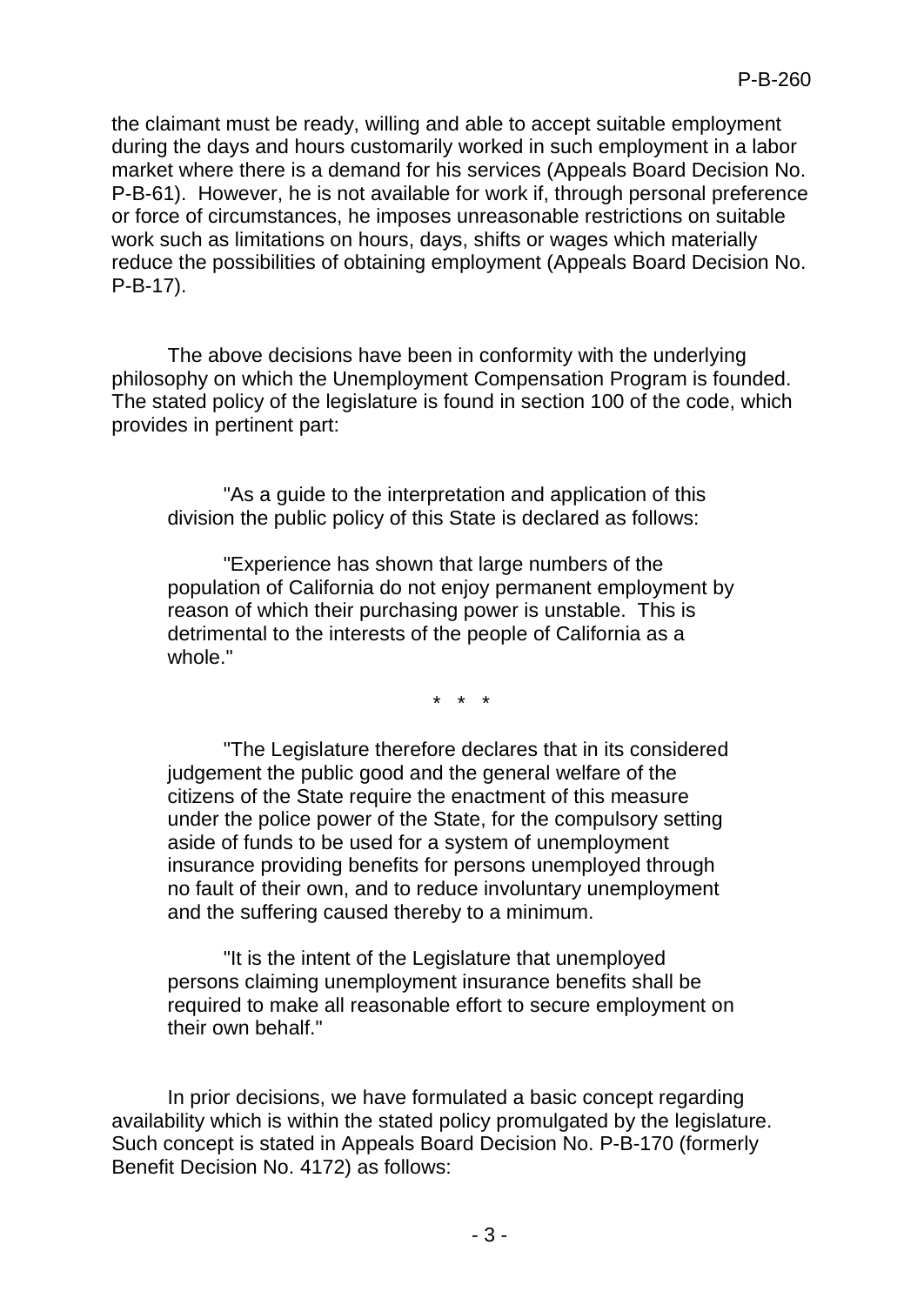"It is not only generally but almost universally accepted in the various jurisdictions that availability for work cannot be measured entirely by a person's willingness to work, although willingness is unquestionably an indispensable factor entering into the determination. Willingness to work must be considered in relation to the employment field in which the claimant voluntarily, or perhaps through force of circumstance, has marked as the area beyond which employment will not or cannot be considered. There must be a dual finding where availability for work is at issue: First, that there is a willingness as well as readiness and ability to work, and second, that there exists some reasonable probability in the claimant's locality for obtaining suitable employment so that the willingness to work, coupled with some prospects of work, can result in a finding that during the weeks for which benefits are claimed, the claimant has been ready, willing, and able to accept suitable employment in a labor market where that willingness may result in gainful employment. If employment fails to materialize under such circumstances, due to the inability of the Employment Service to match the worker to a suitable job opening, the ensuing unemployment is properly viewed as involuntary and, unless some act of the claimant gives rise to a disqualification period, is compensable with benefits."

We now turn to the facts in the present case to determine if the claimant was available for work as we have defined that term.

It is apparent that but for the claimant's absence from the area he would have been eligible for benefits under section 1253(c) of the code. In all other respects, the claimant was complying with the Department's requirements to match him to a suitable job opening. The claimant was requested to seek work with his union hiring hall and he complied with this instruction. His unemployment was not the result of his actions but the inability of the labor market to provide work. The claimant's unemployment was involuntary and there was nothing to indicate to the contrary; in fact, the Department concedes that the claimant's act of leaving the state did not cause him to lose a potential job opportunity. We find that this is an essential element in determining a claimant's eligibility for benefits.

In Spangler v. California Unemployment Insurance Appeals Board (1971), 14 C. A. 3d 284, 92 Cal. Rptr. 266, the Court of Appeal held that in order to find a claimant for unemployment compensation benefits unavailable for work because of some voluntary act on his part, there must be adequate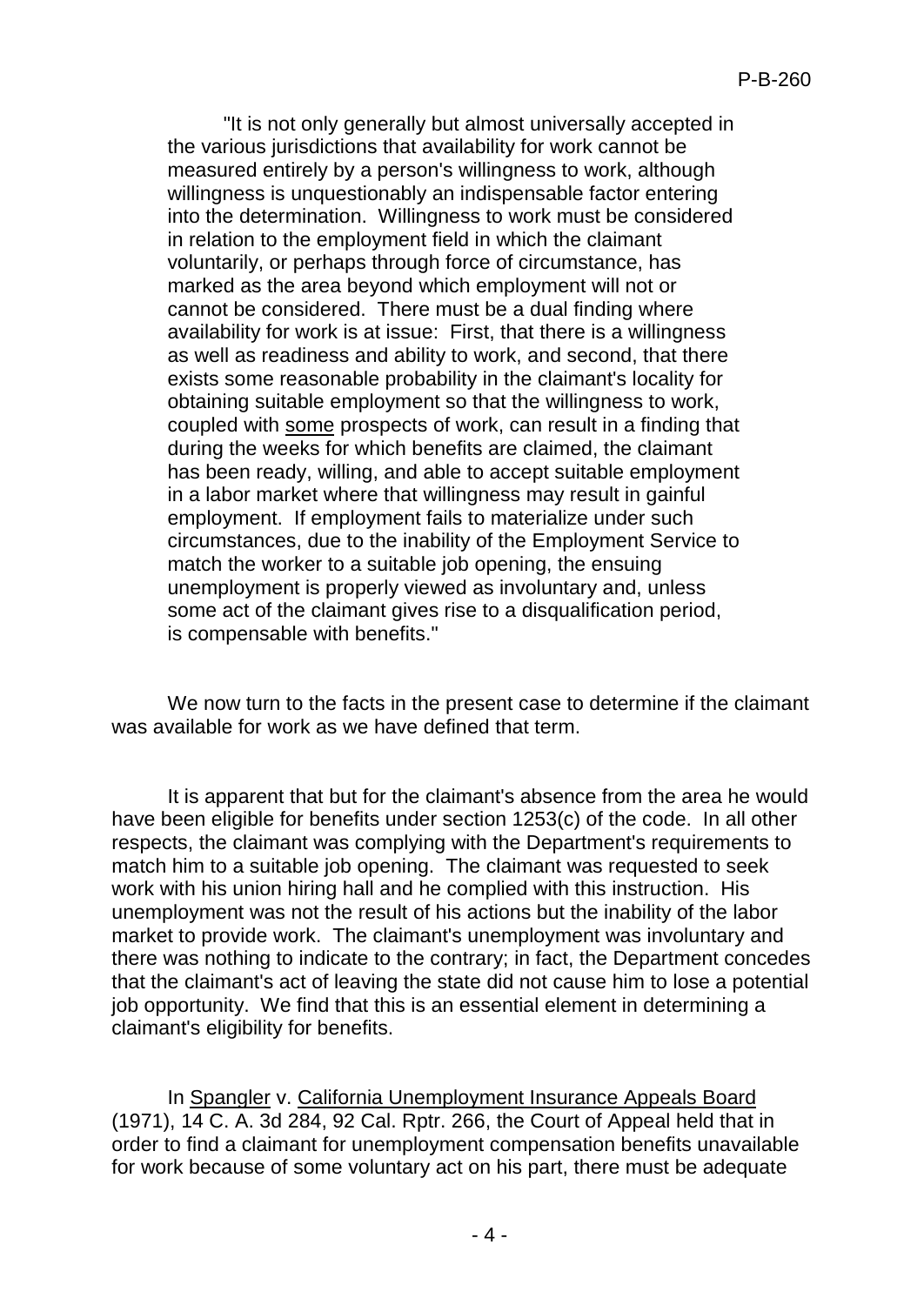showing that there was employment to be had but for the voluntary action of the claimant. In that case, it was the claimant's failure to spruce up which caused the Department to hold him ineligible under section 1253(c) of the code. The court stated:

"An essential element, however, is challenged on the record. Testing whether the findings and conclusions of the trial court have the minimal required evidentiary support, there was no adequate showing that there was employment to be had (within the definition of Unemp. Ins. Code § 1258) but for the voluntary failure of appellant to spruce up.

"Appellant points out that the evidence was that the Department of Employment San Rafael office seldom if ever had job offers for a sales manager or manufacturer's representative; that he was never sent to job interviews, even in the initial period when he did not have a beard; and his unemployment therefore was not the result of his voluntary refusal of work, nor of potential employers' refusal of him as an employee, whatever he wore or did not wear.

"Since there is no showing that there was any potential employer to interview, the judgement is reversed, with directions to the trial court to issue a peremptory writ as prayed."

In Chambers v. California Unemployment Insurance Appeals Board (1973), 33 C. A. 3d 923, 109 Cal. Rptr. 413, the Court of Appeals of the First District held that a finding that an automotive mechanic had not kept himself available for work because, due to his long hair, moustache and beard, only 10 to 13 percent of employers would consider him for employment, did not preclude the mechanic from obtaining unemployment compensation benefits where there was no job available in the mechanic's potential labor market.

The court cited Spangler with approval and stated:

"Spangler v. California Unemp. Ins. App. Bd., supra, 14 Cal. App. 3d 284, is closely pertinent to the instant contention. The appellate court there found (p. 288), '[N]o adequate showing that there was employment to be had (within the definition of Unemp. Ins. Code § 1258) but for the voluntary failure of appellant to spruce up.' It was held, in effect, that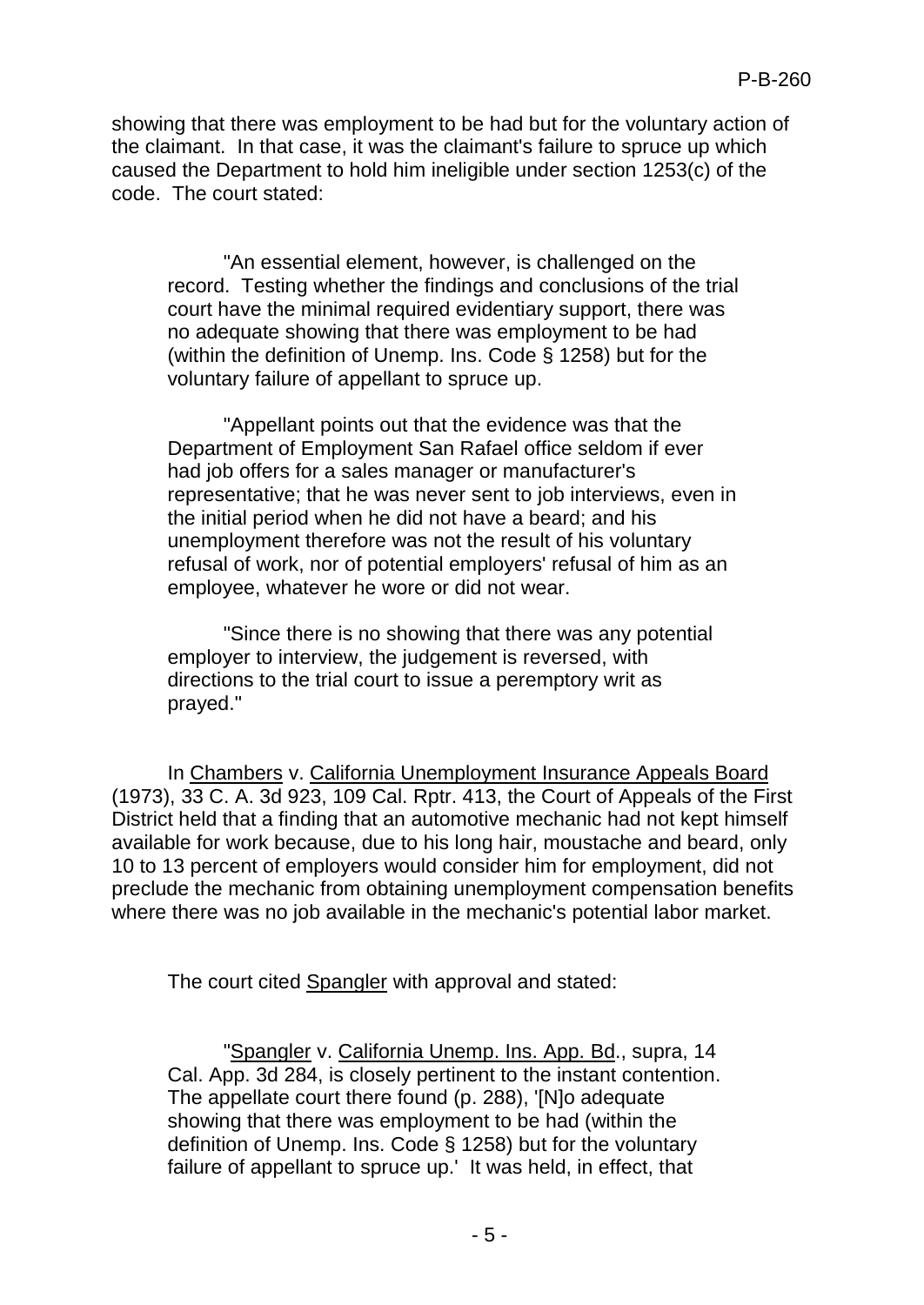a person seeking unemployment relief was under no duty to keep himself available for work that did not appear to exist.

"This holding seems not unreasonable, for the Department should readily be able to produce evidence that work was probably available at the pertinent place and time. The decision was made by another division of this district of the Court of Appeal, and should for that reason ordinarily be followed. (See 6 Witkin, Cal. Procedure (2d ed. 1971) § 667, P. 4580.) We choose to follow it. The instant contention will be sustained."

Although both the Spangler and Chambers cases dealt with personal appearance of a claimant for unemployment compensation benefits, the rationale of both cases must be applied to any voluntary act of the claimant which the Department claims causes a claimant to be unavailable for work. The claimant's voluntary act in this case was leaving the area. However, this act did not render him unavailable for work since there was no work available to him at the pertinent place and time.

Prior to the court cases of Spangler and Chambers, we held in Appeals Board Decision No. P-B-32 that a truck driver who was in court, involved in a lawsuit for two days was not available for work under section 1253(c) of the code. In that decision we found that the Department of Employment or any prospective employers did not attempt to contact the claimant to offer him a work opportunity. Based on such finding, we stated:

"In Benefit Decisions Nos. 6581, 6620, 6625, 6645 and others, there developed what might be designated the 'lost work opportunity' concept. Briefly stated, this concept holds that a claimant who is unavailable for work for a short period of time is not ineligible for benefits under section 1253(c) of the code if the facts show that during the period of his unavailability he lost no work opportunities. To follow this concept to its logical conclusion would require us to first ascertain if during a period when the claimant was unavailable for work he lost any work opportunities. If no such work opportunities were lost, then we would have to hold the claimant eligible for benefits under section 1253(c) of the code even though the facts showed that during the period he was entirely unavailable for work."

\* \* \*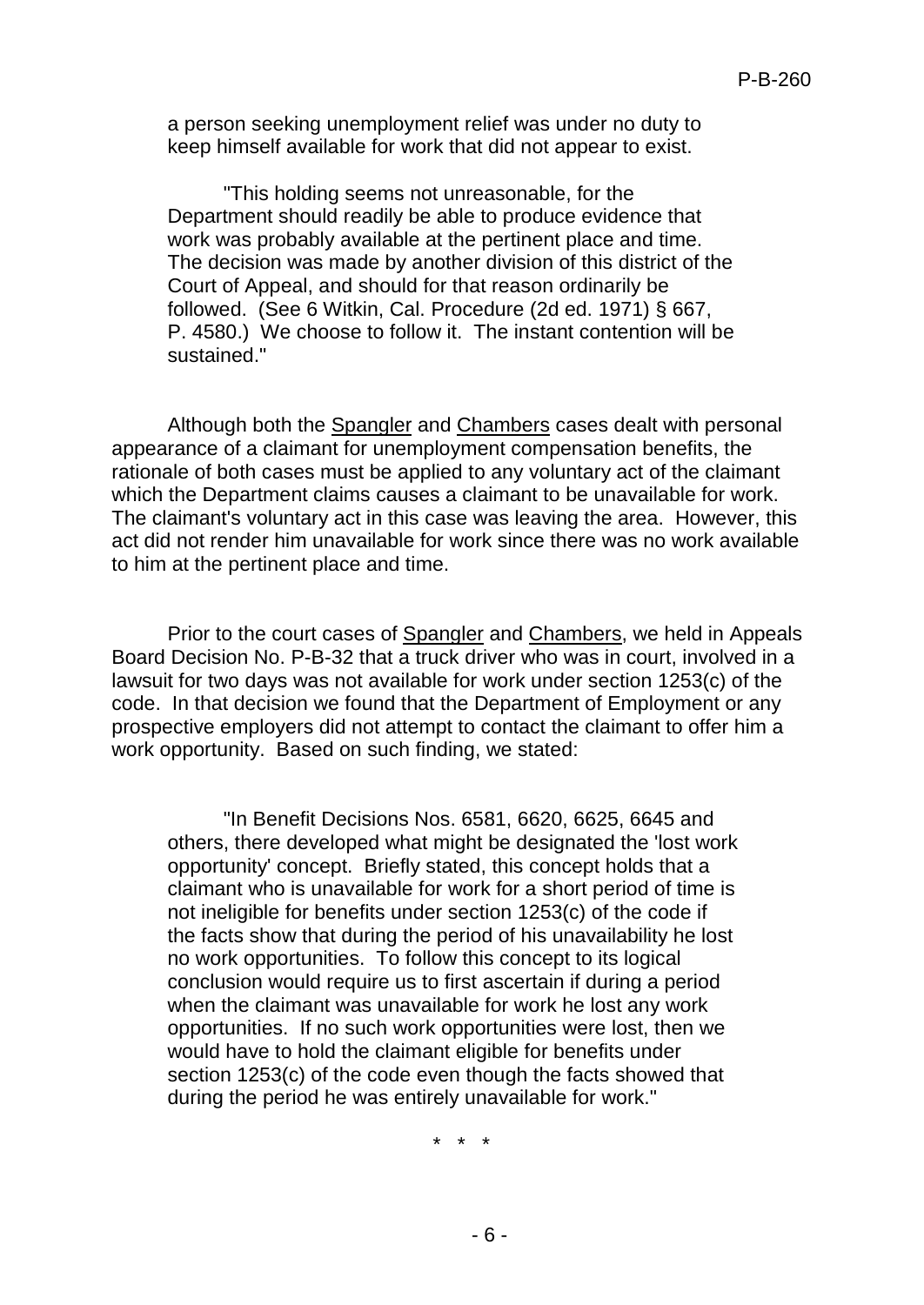"Benefit Decisions Nos. 6581, 6620, 6625, 6645 and others which apply the 'lost work opportunity' concept are overruled."

In light of recent court decisions, and our endeavor to follow the legislative dictates of this state, we must overrule our decision in Appeals Board Decision No. P-B-32 and reinstate those decisions which were expressly overruled by Appeals Board Decision No. P-B-32.

We hold that the claimant was available for work because his activities did not in any way impair his availability for work and did not reduce or jeopardize his opportunities for employment.

By this decision we impose on the Department an affirmative duty to ascertain that the claimant lost a work opportunity during a period when a claimant is allegedly unavailable for work. Losing a work opportunity is a factor which must be considered and weighs heavily in showing that the claimant is unavailable.

#### **DECISION**

The decision of the Administrative Law Judge is affirmed. The claimant is not ineligible for benefits under section 1253(c) of the code.

Sacramento, California, March 9, 1976.

## CALIFORNIA UNEMPLOYMENT INSURANCE APPEALS BOARD

DON BLEWETT, Chairperson

MARILYN H. GRACE

CARL A. BRITSCHGI

## RICHARD H. MARRIOTT

DISSENTING - Written Opinion Attached

## HARRY K. GRAFE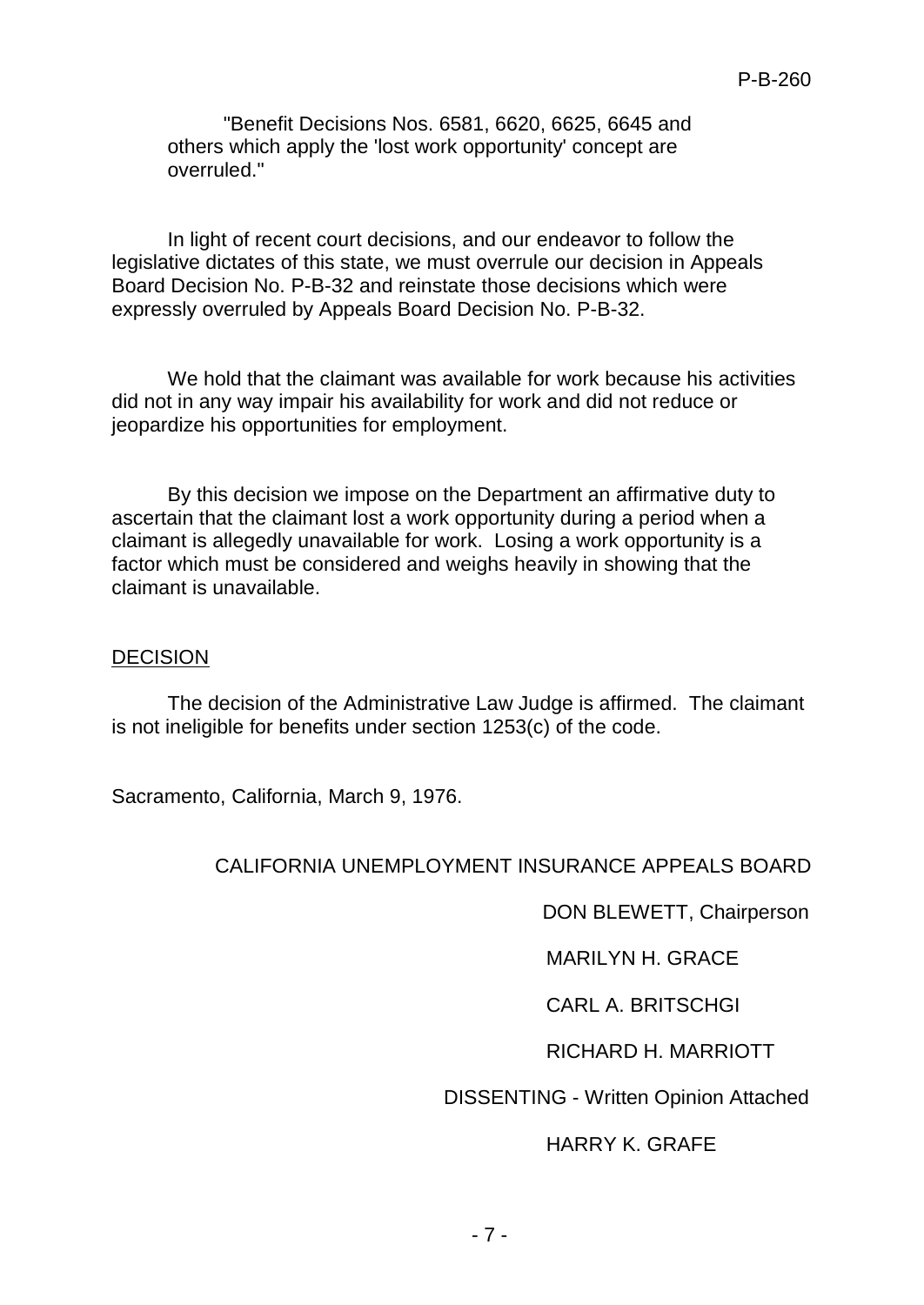# DISSENTING OPINION

## I dissent.

In the instant case the facts are undisputed that during a 12-day period in July 1975, the claimant was in Columbus, Georgia. To say, as do my colleagues, that the claimant was able to work and available for work in California within the meaning of section 1253(c) of the code during that 12-day period is an absurdity. As the majority opinion in Appeals Board Decision No. P-B-32 accurately states, the California Attorney General has pointed out in the opinions cited therein that a claimant, to be able and available within the meaning of section 1253 (c), must be ready, willing and able to go to work on each day of his normal work week during each week that he claims benefits (10 Ops. Cal. Atty. Gen. 208; 24 Ops. Cal. Atty. Gen. 81). The only exceptions to this requirement are those provided for by the legislature in section 1253.1 of the code, which are not applicable to the present case.

The California courts have held uniformly that the burden is upon the claimant to prove availability under section 1253(c). Such rule was even stated in Spangler v. California Unemployment Insurance Appeals Board (1971), 14 Cal. App. 3d 284, a case cited by the majority herein as supportive of their position (see also Ashdown v. Department of Employment (1955), 135 Cal, App. 2d 291; Loew's, Inc. v. California Employment Stabilization Commission (1946), 76 Cal. App. 2d 231). The claimant here has certainly not met that burden.

In support of their position that loss of work opportunity is a factor which must be considered "and weighs heavily" in determining availability under section 1253(c), the majority herein cite Spangler and the case of Chambers v. California Unemployment Insurance Appeals Board (1973), 33 Cal. App. 3d 923. A careful reading of those two cases casts doubt on the empirical reliance being accorded thereon by my colleagues.

Spangler and Chambers are both so-called "hair" cases in which the Department and this Board had denied unemployment benefits because of the length of the hair worn by these male claimants and the fact they had beards, on the theory that by choosing that mode of appearance the claimants had thereby rendered themselves unavailable for work. (Personally, I have a much more liberal attitude regarding length of hair and wearing of beards than did the Department and Board in those cases.) In each of those two cases,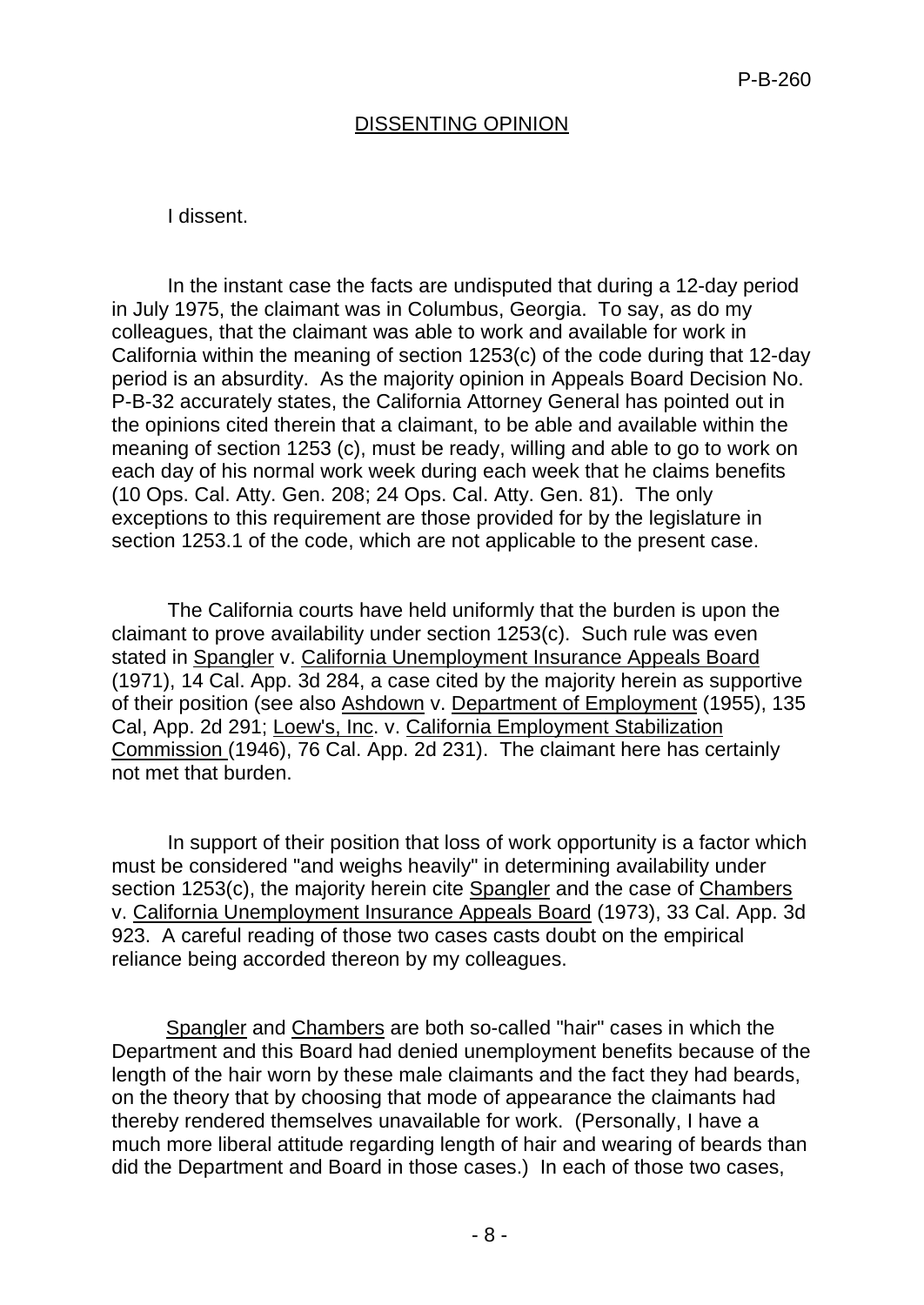the claimants interposed constitutional arguments in behalf of their hair lengths and beards. Citing the leading case of Finot v. Pasadena City Board of Education, 250 Cal. App. 2d 189, the court in Chambers noted that the "right of one to wear his hair and beard as he chooses is a 'liberty' protected by the due process clause of the state and federal Constitutions, and 'although probably not within the literal scope of the First Amendment itself' is nevertheless entitled to its 'peripheral protection.' " Moreover, "only a 'compelling state interest' will justify a substantial infringement of such a constitutional right (Sherbert v. Verner, 374 U.S. 398)" and other cases so holding (33 Cal. App. 3d. at 926).

The court in Chambers did find a "compelling state interest," explaining (as had the court in Spangler) that there is "no constitutional right to unemployment compensation paid by former employers if [a claimant's] sartorial eccentricities or sloppy grooming chill his employment prospects, and he voluntarily refuses reasonable accommodation to meet the demands of the labor market." Further, the court noted that, unlike the direct impingement by the state of the First Amendment right of freedom to practice one's religion in Sherbert v. Verner, supra, the choice of hair growth and appearance is entitled only to "peripheral protection."

Nonetheless, the fact is inescapable that in each Spangler and Chambers, the cases were permeated by the issue of claimant's constitutional rights and the protection thereof versus state interference. In the case presently before us there is no such issue of a constitutional right of the claimant. To me, it is not accidental or merely coincidence that the only two judicial pronouncements requiring a loss of job opportunity test were made in cases where protection of claimants' constitutional rights were in question. To require such test universally, where no question of constitutional rights exists, seems an unwarranted extension of the Spangler and Chambers holdings.

More perplexing is the statement by the majority herein that, in addition to the Spangler and Chambers decisions, it is necessary to overrule Appeals Board Decision No. P-B-32 "to follow the legislative dictates of this state." No authority is given for that bold statement, and in reality no authority exists. In the 34 years since the decision was issued, the legislature has never voiced its dissatisfaction with the declaration in People v. Nest (1942), 53 Cal. App. Supp. 856: "The legislature in enacting the Unemployment Insurance Act did not intend to put a premium on idleness nor to discourage unemployed persons from making early and earnest attempts to reestablish themselves economically to avoid becoming or continuing to be charges on society."